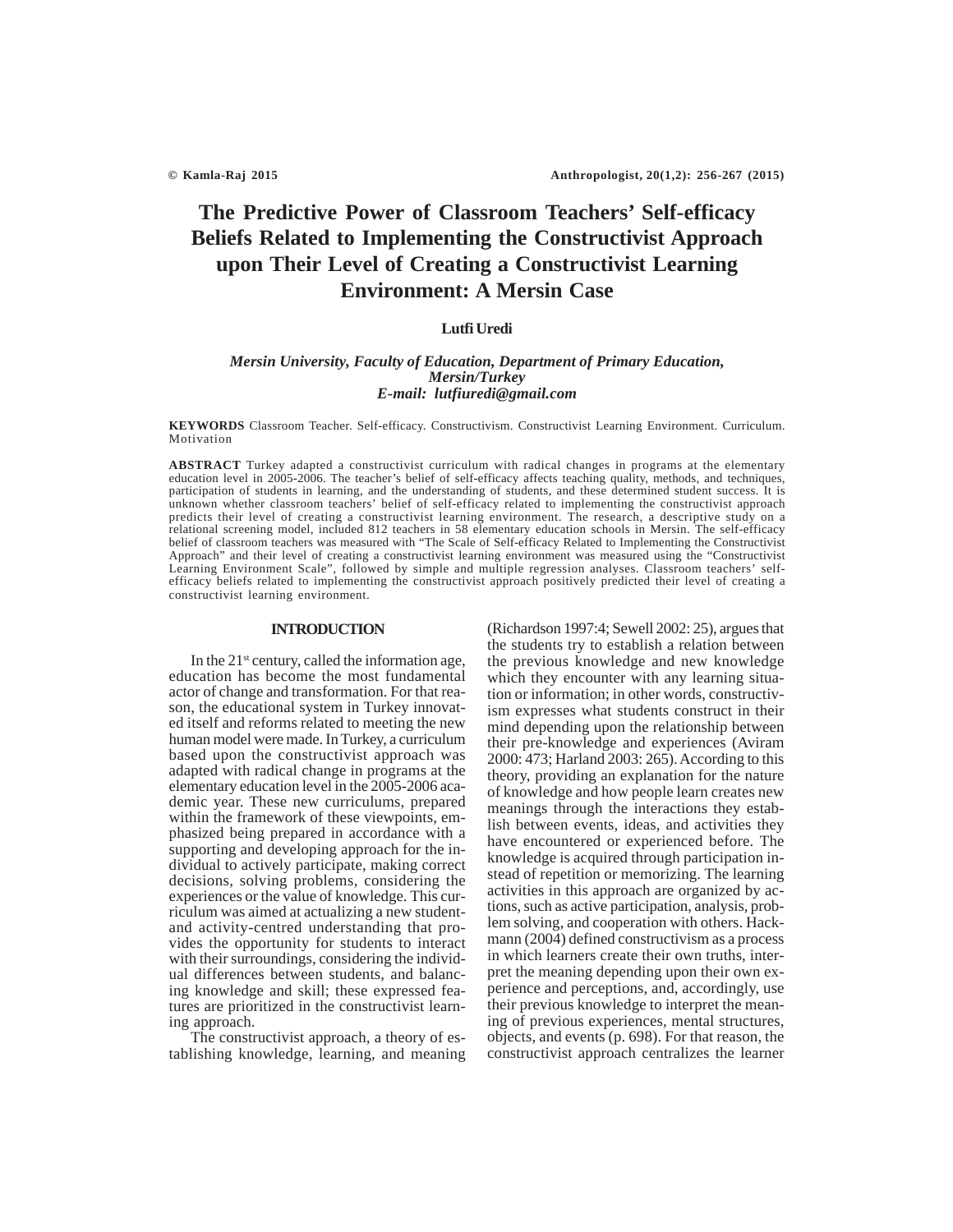into the learning process. According to Brooks and Brooks (1999), the constructivist learning approach is a cognitive-based learning approach that actualizes as a result of an individual's mental construction (p. 19). According to the constructivists, this is an active process in which individuals actualize using their own experiences and cognitive processes (Cha and Yager 2003).

The constructivist learning approach is based upon consideration of students' creating, interpreting, and organizing knowledge actively, according to their pre-knowledge. During the process of creating knowledge, a cooperative learning environment and social interactions are necessary; constructivism thus plays a role as an umbrella between the creation of knowledge through social interactions and learners creating knowledge individually. In this process, learners' organizing, following, and evaluating their own learning is vital for the efficiency of the learning environment (Loyens et al. 2007: 179).

A constructivist learning environment is defined as an environment where students are provided and actively participate in real-life experiences to increase conceptual change and problem-based situations are created (Solomonidou and Kolokotronis 2008: 187; Loyens et al. 2007:183). In this environment, it is important to use past experiences, following a cooperative and inductive path, depending upon social interaction. Learning, as an efficient, social, creative, and cooperative process, necessitates learners being individuals that discuss, search, communicate, and produce new ideas. When implementations of the constructivist approach in learning environments are considered, there are greater changes in inner-class roles than in traditional approaches. In the constructivist approach, students are generally at the centre, and teachers lead them during the process of constructing the knowledge, creating their own meanings, and establishing the learning environment. According to Warwick and Stephenson (2002), constructivist teachers accept learning as an individual and active process, and they are aware that students generally come to the classroom environment with several perceptions contrary to the real scientific information (p. 144). In constructivist learning environments, teachers have very important roles, such as encouraging the entrepreneurship of students, guiding them to determine their own targets (Brooks and Brooks 1999: 21), helping them to create a learning environment more appropriate for their previous experiences, revealing their preliminary knowledge (Bagci-Kiliç 2001: 13), allowing them to actively participate into the lesson, and helping them to create social learning environments where they can learn together in a classroom (Evrekli et al. 2010).

The most important purpose of a learning environment based upon the constructivist approach is to allow students to learn deeply and meaningfully (Rikers et al. 2008: 464). In creating a constructivist learning environment, the features, such as presenting multiple explanations of the truth, providing knowledge to be created, emphasizing duties in meaningful relations, supporting the intellectual reflection upon experiences, creating the knowledge through context and content, and producing the information cooperatively in social interactions are important (Tezci and Gürol 2003: 53). Some studies revealed that constructivist curriculum implementations have positive effects upon the academic success (Bukova-Güzel 2007; Gültepe et al. 2008), thinking skills (Tynjala 1998), problem solving skills (Wolf 1994), perceptions (Maypole and Davies 2001; Atasay and Akdeniz 2006), and creativity (Tezci and Gürol 2003) of students. Moreover, there are also researches revealing the views of teachers, school managers (Çinar et al. 2006) and supervisors (Yanpar et al. 2010) related to the constructivist curriculum implementations.

Teachers' fulfilment of the requirements of the teaching profession is closely related with their being well-trained and their beliefs upon themselves to fulfil these duties and responsibilities. One of the fundamental factors of success in learning and teaching environments is the belief of efficiency; the self-efficacy belief of the teacher affects the quality of teaching, method and techniques to be used, participation of students in learning, and students' understanding what is taught, and this determines the success of students (Yilmaz et al. 2004). For that reason, well-trained teachers are expected to have a high self-efficacy belief, more than anything else. Self-efficacy belief first appeared in the Social Learning Theory of Bandura and is related to individual judgments related to how individuals achieve the actions necessary for coping with possible situations (Bikmaz 2002:198). According to Bandura (1994), self-efficacy belief includes the beliefs related to individuals' ability to perform at a significant level related to events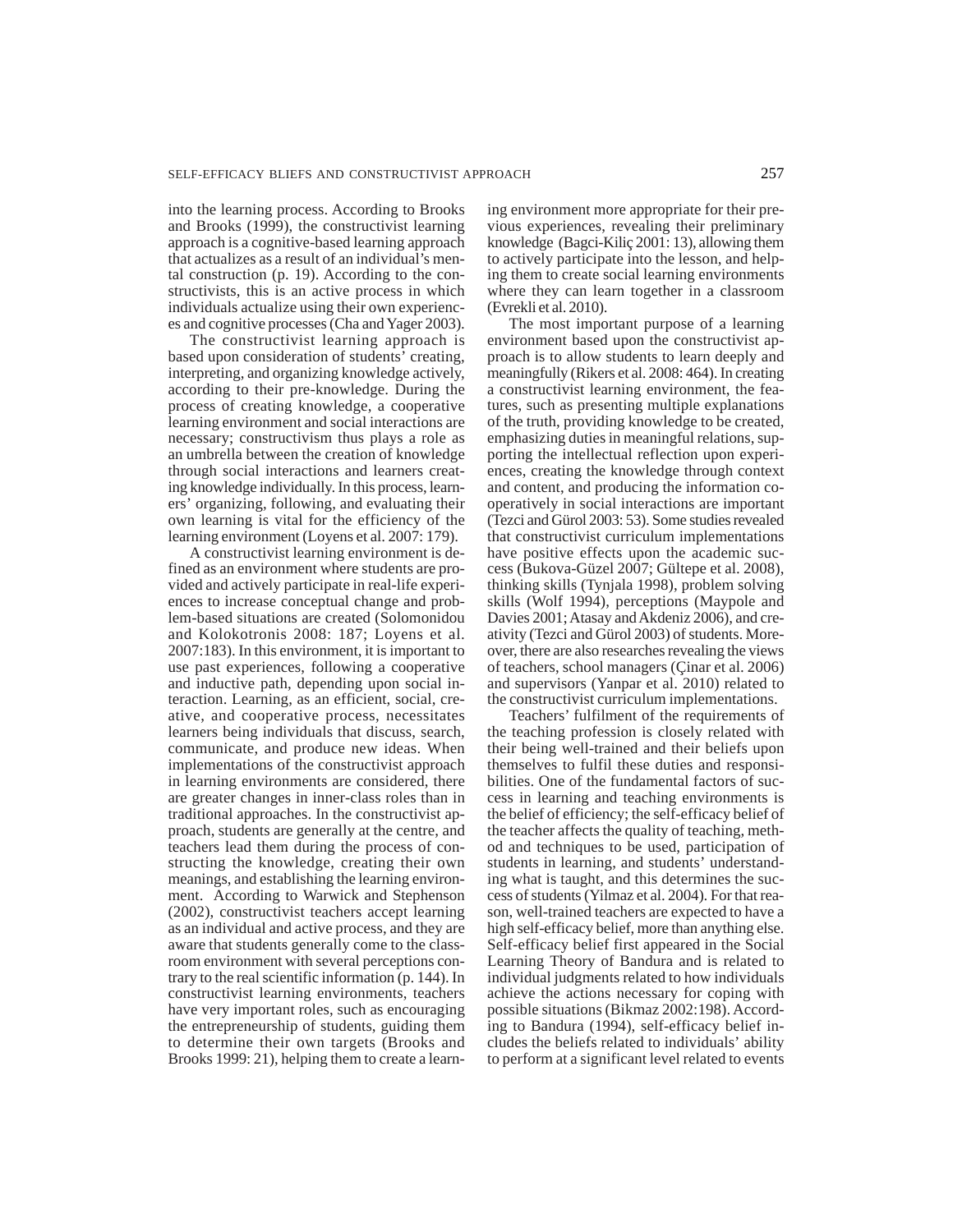that can affect their lives. Those beliefs determine how individuals feel, think, motivate themselves, and behave (p.73). According to Senemoglu (1997), self-efficacy is individuals' self-judgment, belief, and perception of themselves related to their capacity, ability of achieving a specific activity, and coping with different situations. The concept of teachers' self-efficacy includes the perceptions related to their ability to provide students opportunities to actualize their learning products (Tschannen-Moran and Woolfolk-Hoy 2001: 785).There are four basic sources determining the self-efficacy belief: the knowledge acquired by individuals through their own earning experiences, observations related to other people's successful or failed implementations, the effect of society related to whether the individual achieves or not, and the psychological mood related to achieving or failing a duty. Each source affects the self-efficacy belief of an individual. Self-efficacy belief has an effect upon performance, determining the insistence on studying related to a duty and the use of strategy and duty selection of the learner (Bandura 1994:76; Sewell 2002: 27).

According to Bandura (1994), motivation of individuals, their responses to something, and their actions are related to what they believe, rather than the truth. In this sense, perception of self-efficacy level helps determine the abilities individuals have and what they can do with their knowledge (p.78). According to Butler (2002), positive qualifications related to the results of behaviours prove a link between the results and the effort made for actualizing the duty, and negative qualifications prove that the sense of self of learners is low. The learners who have negative qualifications evaluate success as luck and failure as bad luck (p.86). According to Schunk (1990), belief of efficacy is the most important predictor of human behaviours (p.78); if individuals believe that they have the ability necessary for actualizing a duty and self-control, they become more willing to select this duty, express their decisiveness on this, and present the required behaviours (Bandura 1994: 77). In comparison with the learners suspicious on their abilities and capacity, the learners who have high self-efficacy belief at a high level upon learning a subject or acquiring an ability adapt more easily, work harder, and present more endurance and success when they encounter a difficulty (Pajares 1996; Schunk 1990; Zimmerman 2000).

258 LUTFI UREDI

One of the basic factors of success in the teaching environment is the belief of self-efficacy. The self-efficacy belief of teacher affects the quality of teaching, the methods and techniques to be used, participation of students in learning, and determines the success of students. For that reason, classroom teachers that improved themselves are expected to have high self-efficacy belief, more than anything else. Self-efficacy belief affects people's way of thinking and emotional reactions. Individuals who have high levels of self-efficacy can be more at ease and productive when they encounter studies with a high level of difficulty. The people with low level of self-efficacy belief believe that the works they do are more difficult than the reality. Such thinking increases anxiety and stress and decreases the viewpoint necessary for an individual to overcome a problem. For that reason, self-efficacy belief affects the success level of individuals strongly (Pajares 1996: 554; Bikmaz 2002: 199). The measurements related to teachers' self-efficacy for the constructivist approach provide an opportunity to understand their behaviours more accurately. Moreover, the data that can be obtained from the studies related to the self-efficacy beliefs of teachers on teaching will also provide important information related to precautions that should be taken to increase success in teachers who have low levels of ability to create a constructivist learning environment.

When the studies carried out on the subject wereanalysed, self-efficacy belief related to implementing the constructivist approach (Evrekli et al. 2010; Kasapoglu and Duban 2012) and the level of creating a constructivist learning environment (Tenenbaum et al. 2001; Fer and Cirik 2006; Loyens et al. 2007; Solomonidou and Kolokotronis 2008; Üredi 2013; Koç 2013; Çayak 2014) were analysed as independent from each other. However, the absence of studies analysing the self-efficacy belief related to constructivism and the level of creating a constructivist learning environment together is remarkable. For that reason, it was considered that evaluating teachers' self-efficacy beliefs related to the constructivist approach and their level of creating a constructivist learning environment together will be important and analysing their relationship will be significant. For that reason, in this study it was aimed to reveal whether the self-efficacy beliefs of classroom teachers related to implementing the constructivist approach predicted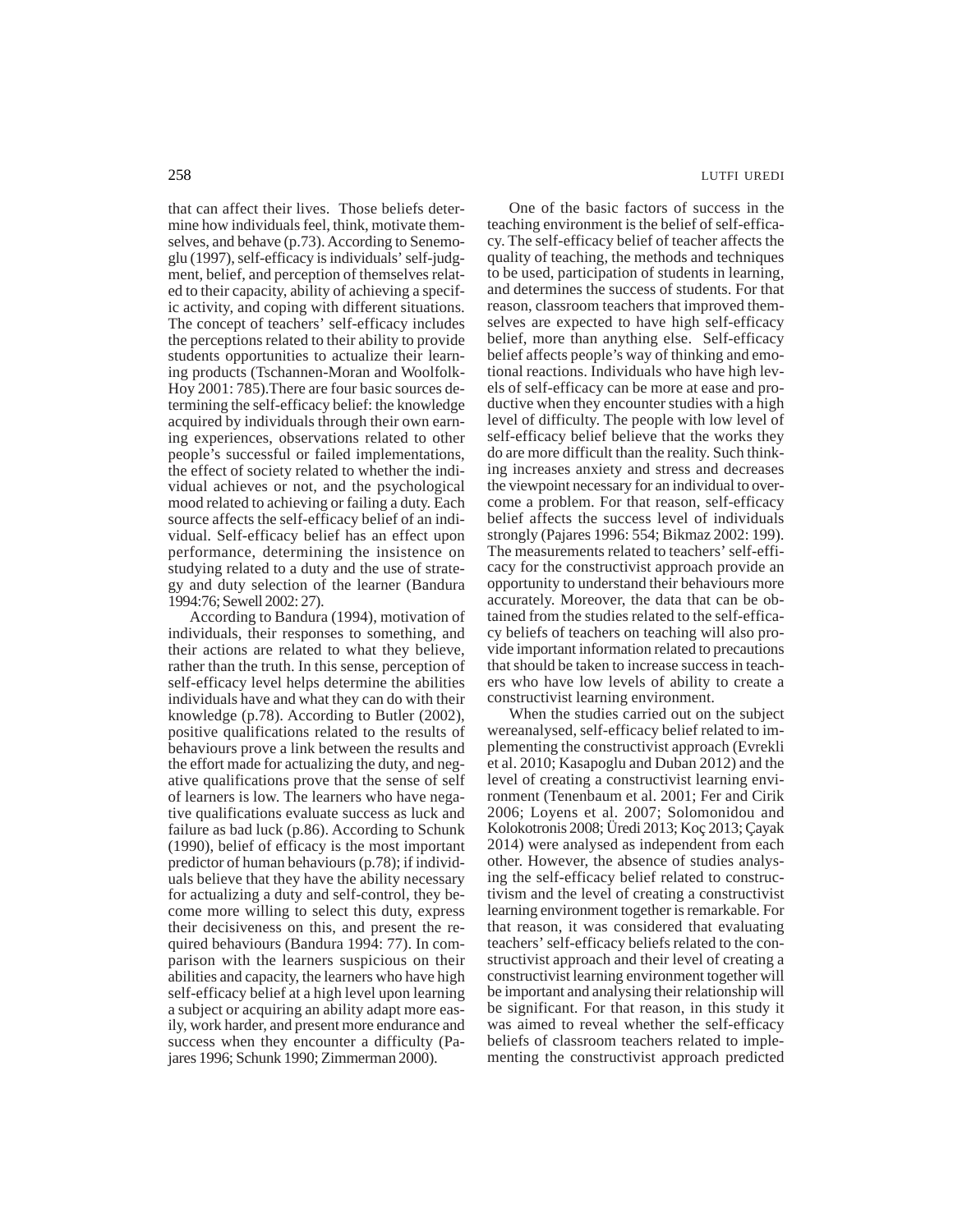their level of creating a constructivist learning environment. In accordance with this purpose, answers to the questions below were sought:

- 1. At what level are the self-efficacy beliefs of classroom teachers related to implementing the constructivist approach?
- 2. What are the levels of classroom teachers that create a constructivist learning environment?
- 3. Do the self-efficacy beliefs of classroom teachers related to implementing the constructivist approach predict their level of creating a constructivist learning environment?
- 4. Do self-efficacy sub-dimensions (lesson planning based upon the constructivist approach, learning-teaching process related to constructivist approach, creating a constructivist learning environment, assessment and evaluation process related to the constructivist approach) related to classroom teachers' implementing the constructivist approach predict their level of creating a constructivist learning environment?

#### **METHODOLOGY**

## **Research Model**

The research was a descriptive study on a relational screening model; relational screening is performed to determine the relationship between two or more variables and obtain clues related to cause and result (Karasar 1998: 81; Büyüköztürk et al. 2008). In appropriation with this model, it was tried to reveal the degree and presence of the relationships between the dependent and independent variables (Crano and Brewer 2002).

#### **Sample and Population**

The research population included classroom teachers carrying on their duties in all official elementary education schools in central districts (Mezitli, Yenisehir, Akdeniz and Toroslar) of Mersin province in the 2013-2014 academic year. The research sample included 812 teachers carrying on their duties as classroom teachers in 58 elementary education schools in the Akdeniz, Yenisehir, Toroslar, and Mezitli central districts of the Mersin province. In accordance with the

purpose of the research, 58 elementary education schools were selected among the schools representing the low, medium, and high socioeconomic classes, with the cluster sampling method as one of the random sampling methods and a total of 812 classroom teachers, 461 females and 351 males, working in these schools comprised our sample. The personal information related to classroom teachers was analysed; a frequency and percentage table was created and the results are presented in Table 1.

**Table 1: Frequency and percentage distribution table related to the study group**

| Variables  | Participants                  | F   | $\%$ |
|------------|-------------------------------|-----|------|
| Gender     | Female                        | 461 | 56.8 |
|            | Male                          | 351 | 43.2 |
| Socio-     | High socio-economic level 211 |     | 26.0 |
| Economic   | Mid socio-economic level      | 334 | 41.1 |
| Level      | Low socio-economic level      | 267 | 32.9 |
| Age        | 21-25 years old               | 32  | 3.9  |
|            | 26-30 years old               | 105 | 12.9 |
|            | 31-35 years old               | 135 | 16.6 |
|            | 36-40 years old               | 126 | 15.5 |
|            | 41-45 years old               | 185 | 22.8 |
|            | 46 years and over             | 229 |      |
| Seniority  | $1-5$ years                   | 67  | 8.3  |
|            | $6-10$ years                  | 133 | 16.4 |
|            | $11-15$ years                 | 144 | 17.7 |
|            | $16-20$ years                 | 134 | 16.5 |
|            | $21-25$ years                 | 155 | 19.1 |
|            | 26 years and over             | 179 | 22.1 |
| The Grade  | $1st$ grade                   | 103 | 12.7 |
| They Train | $2nd$ grade                   | 157 | 19.3 |
|            | 3rd grade                     | 230 | 28.3 |
|            | 4 <sup>th</sup> grade         | 322 | 39.7 |
| Type of    | State                         | 707 | 87.1 |
| School     | Private                       | 105 | 12.9 |
| They Work  |                               |     |      |
| The School | Training Institute            | 103 | 12.7 |
| they       | Teacher Education School      | 35  | 4.3  |
| Graduated  | Associate Degree              | 88  | 10.8 |
|            | Faculty of Education          | 390 | 48.0 |
|            | Other Faculties               | 160 | 19.7 |
|            | Master Degree                 | 36  | 4.4  |

#### **Data Collection Tools**

In the research, the "Self-Efficacy Scale Related to Implementing the Constructivist Approach" (SESICA) developed by Evrekli et al. (2010) was used in order to determine the selfefficacy beliefs of classroom teachers related to the constructivist approach. The scale included 41 items based upon four factors. Those factors were self-efficacy related to lesson planning based upon the constructivist approach (8 items,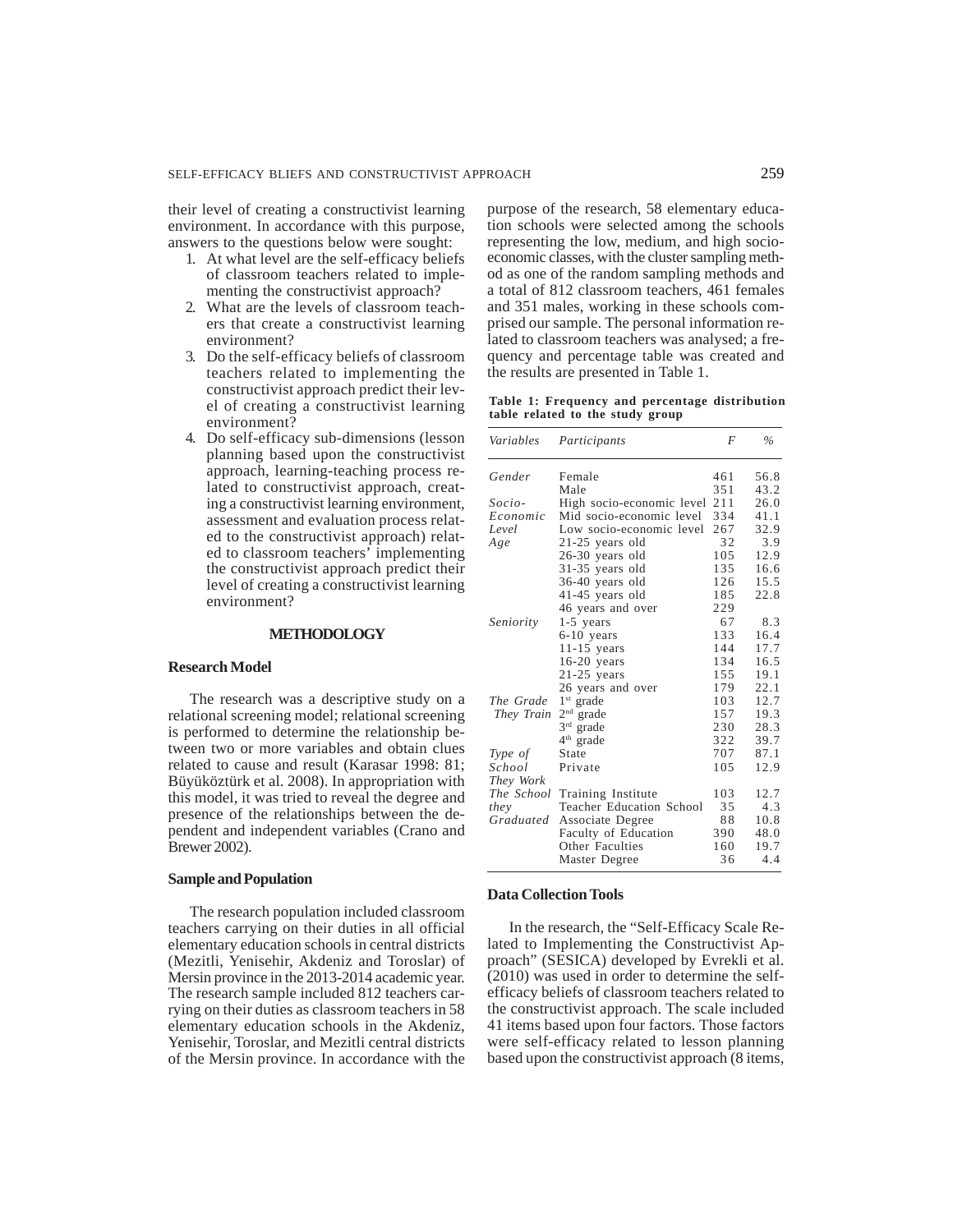$\alpha = 84$ ), self-efficacy related to teaching-learning related to the constructivist approach (10 items,  $\alpha = 88$ ), self-efficacy related to creating a learning environment in the constructivist style (11 items,  $\alpha = .89$ ), and self-efficacy related to measurement-assessment process in the constructivist approach (12 items,  $\alpha = .91$ ). The scale was a 5-point Likert-type measurement instrument. The degrees from one to five were graded between the expressions of "I totally agree" to "I totally disagree." Cronbach's alpha internal consistency coefficients related to the sub-dimensions of the measuring instrument varied between .84 and .91. The Cronbach's alpha reliability coefficient related to all scales was previously measured as .96 (Evrekli et al. 2010). In this research, Cronbach's alpha reliability coefficient related to all scales was measured as .97. Reliability coefficients measured for all sub-dimensions of the scale are presented in Table 2.

Moreover, the "Constructivist Learning Environment Scale" (CLES), developed by Tenenbaum et al. (2001) and adapted into Turkish by Fer and Cirik (2006), was used to determine classroom teachers' level of creating a constructivist learning environment. The scale measured classroom teachers' level of agreeing on considerations related to the situation most appropriate for the learning environment. The measuring instrument included 30 items that defined the appearance of a constructivist learning environment. The scale was a 5-point Likert-type measuring instrument. The grades from one to five included the expressions between "never" and "always." Cronbach's alpha reliability coefficient of the measuring scale was .91. In this research, Cronbach's alpha reliability coefficient of the scale was measured as .95 and is presented in Table 2. Moreover, a personal information form was added to the form, including the scales, to obtain information related to the classroom teachers that participated.

#### **Data Analysis**

Frequency (f) and percentage (%) distributions according to gender, age, the grade they train, type of school they work at, their professional seniority, and the socio-economic level of the surrounding area of the school were determined. Average and standard deviation values were calculated to determine the self-efficacy levels of classroom teachers related to implementing the constructivist approach. Classroom teachers' levels of creating a constructivist approach were measured over the total score and analysed into three categories as low, medium,or high. In order to determine classroom teachers' levels of creating constructivist learning environments, frequency and percentage distribution tables were created. The appropriateness of the scores obtained from the answers given by teachers regarding the "Self-Efficacy Scale Related to Implementing the Constructivist Approach" was tested (Buyukozturk 2009: 23); in this normal distribution curve, distribution of the data was observed to be close to normal. Whether classroom teachers' self-efficacy levels related to implementing the constructivist approach predicted their level of creating a constructivist learning environment or not was determined with a simple linear regression analysis. Furthermore, to what extent classroom teachers' self-efficacy levels related to implementing the constructivist approach predicted their level of creating a constructivist learning environment was determined with multiple linear regression analysis. The data obtained for the research were analysed using

|  |  |  | Table 2: Reliability coefficients measured for scales and sub-dimensions in the research |  |  |  |  |  |  |  |  |  |  |
|--|--|--|------------------------------------------------------------------------------------------|--|--|--|--|--|--|--|--|--|--|
|--|--|--|------------------------------------------------------------------------------------------|--|--|--|--|--|--|--|--|--|--|

| Scales |                                                                                                                   | Cronbach<br>Alpha | Number<br>of items |
|--------|-------------------------------------------------------------------------------------------------------------------|-------------------|--------------------|
|        | Scale for creating a constructivist learning environment                                                          | .95               | 30                 |
|        | Self-efficacy scale for implementing the constructivist approach                                                  | .97               | 41                 |
| 1.     | Sub-dimension: Self-efficacy sub-scale related to lesson planning based upon<br>constructivist approach           | .90               | 8                  |
| 2.     | Sub-dimension: Self-efficacy sub-scale related to teaching-learning process<br>for the constructivist approach    | .93               | 10                 |
| 3.     | Sub-dimension: Self-efficacy sub-scale related to creating a learning environment<br>in constructivist approach   | .94               |                    |
| 4.     | Sub-dimension: Self-efficacy sub-scale related to assessment-evaluation process<br>in the constructivist approach | .87               |                    |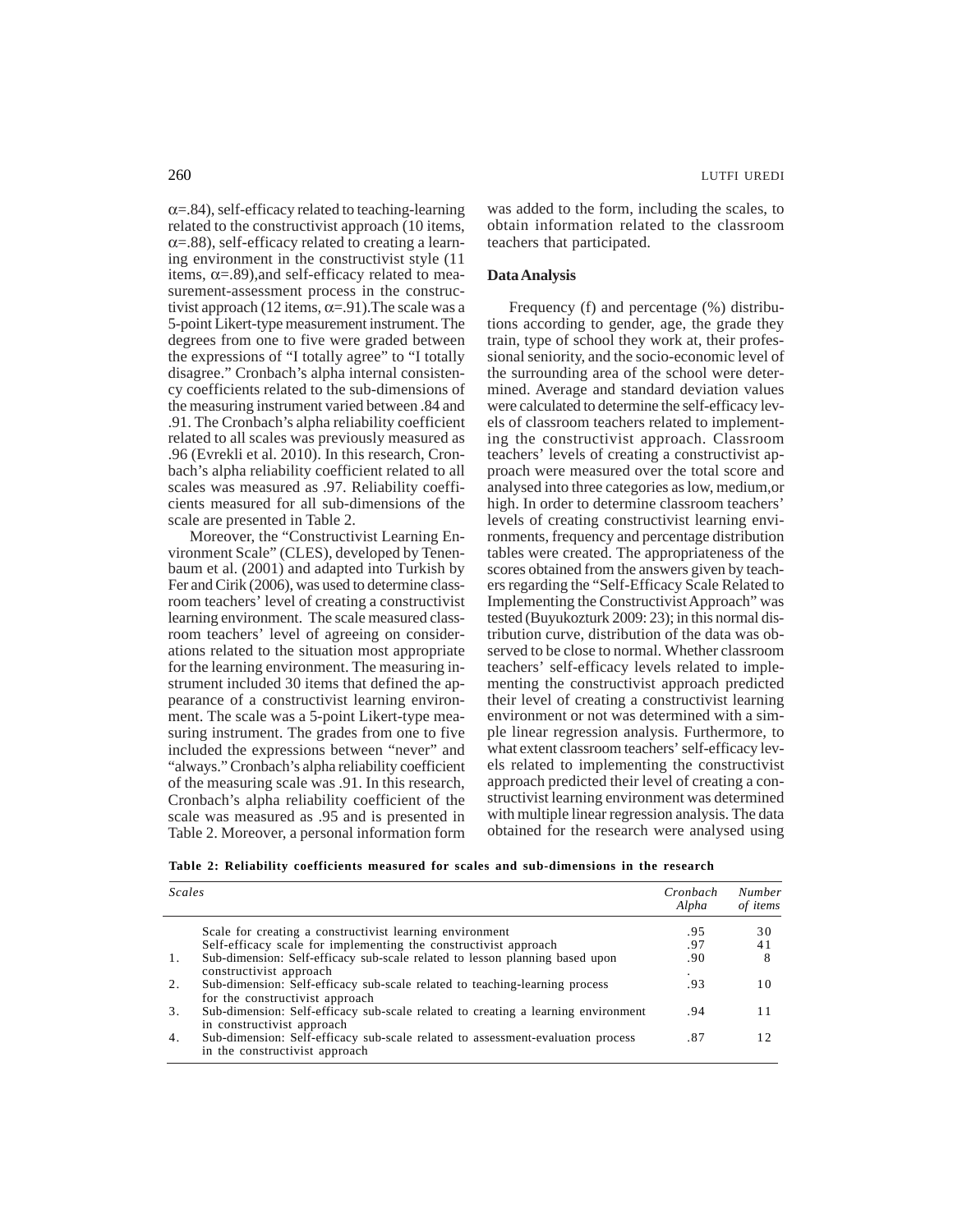the SPSS for Windows 18.0 statistical package program. In all statistical analyses, a level of 0.05 was accepted as the significance criteria for all analyses.

#### **FINDINGS**

In order to turn numerical evaluation averages into oral expressions related to all and each dimension of the "Self-Efficacy Scale Related to Implementing the Constructivist Approach", average weight values were calculated (5-1=4; 4:5=0.8). Depending upon this obtained interval value, the value between 5.00-4.21 was evaluated as "I totally agree"; between 4.20-3.41 as "I agree"; between 3.40-2.61 as "I am indecisive"; between 2.60-1.81 as "I disagree", and between 1.80-1.00 as "I totally disagree."

#### **Self-efficacy Beliefs of Classroom Teachers Related to Implementing the Constructivist Approach**

The total score average was calculated to transform self-efficacy belief levels of classroom teachers related to implementing the constructivist approach into oral expressions. Classroom teachers agreed on self-efficacy scale items related to implementing the constructivist approach  $(X=3.98, SD=.61)$ ; in other words, the selfefficacy levels of classroom teachers related to implementing the constructivist approach were high. Average and standard deviation values calculated for self-efficacy dimensions related to the constructivist approach and creating a learning environment in the constructivist approach are presented in Table 3. The data obtained from the answers given by the classroom teachers to the "Self-Efficacy Scale Related to Implementing the Constructivist Approach" (SESICA) were analysed; an arithmetic average and standard deviation table was created and the results are presented in Table 3.

When the average and standard deviation values in Table 3 were analysed, self-efficacy of classroom teachers related to the teaching-learning process in the constructivist approach (*X*=4.03, *SD*=.64), related to the assessment-evaluation process in the constructivist approach (*X*=4.00, *SD*=.73), related to creating a constructivist learning environment (*X*=3.99, *SD*=.68), and related to the lesson planning based upon the constructivist approach (*X*=3.90, *SD*=.60) were all high;. classroom teachers' self-efficacy beliefs related to the learning-teaching process in the constructivist approach had the highest level (*X*=4.03, *SD*=.64) and their self-efficacy levels related to lesson planning based upon the constructivist approach had the lowest level (*X*=3.90, *SD*=.65).

#### **Classroom Teachers' Level of Creating a Constructivist Learning Environment**

Total factor scores obtained from the answer given by the classroom teachers to the constructivist learning environment scale were categorized as low, medium,or high. While categorizing, the appropriateness of the distributions obtained from the answers given by the classroom teachers to the constructivist learning environment scale into normal distribution was determined. While creating the low, medium, and high categories, arithmetic average and standard deviation values on the basis of scale factors were defined:X-SD and below was accepted as low; between over X- SD and belowX+SD was accepted as medium, and over X+SD was accepted as high. The data obtained from the answers of classroom teachers to the "Constructivist Learning Environment Scale" were analysed; their frequency and percentage table was created, and the results are presented in Table 4.

When Table 4 was analysed, the majority (f=544, 67/1%) of the classroom teachers could create the constructivist learning environment at a medium level, whereas 15.8 percent of classroom teachers created the constructivist learning environment at low level and 17.1 percent

**Table 3: Average and standard deviation values calculated for "SESICA" sub-dimensions**

| $N = 812$                                                                           |      | SD  |
|-------------------------------------------------------------------------------------|------|-----|
| Self-efficacy related to implementing the constructivist approach                   | 3.98 | .61 |
| Self-efficacy related to lesson planning based upon the constructivist approach     | 3.90 | .65 |
| Self-efficacy related to teaching-learning process in the constructivist approach   | 4.03 | .64 |
| Self-efficacy related to creating a learning environment in constructivist approach | 3.99 | .68 |
| Self-efficacy related to assessment-evaluation process in constructivist approach   | 4.00 |     |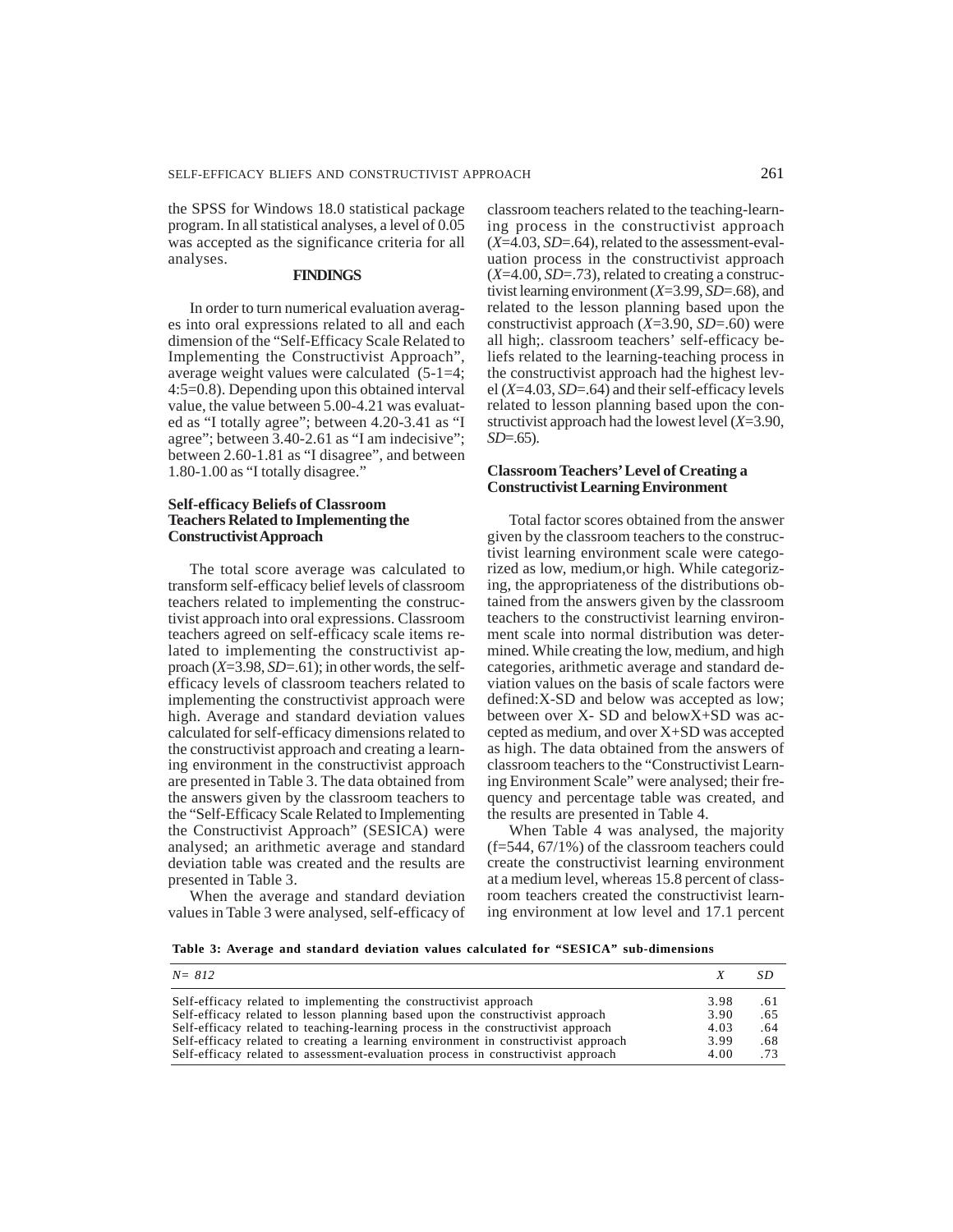**Table 4: Frequency and percentage distribution table related to classroom teachers' level of creating a constructivist learning environment**

| Constructivist learning environment               |     | Low           |          | Medium        |     | High |
|---------------------------------------------------|-----|---------------|----------|---------------|-----|------|
|                                                   |     | $\frac{0}{6}$ |          | $\frac{0}{6}$ |     |      |
| • Constructivist Learning Environment Scale Total | 129 | 15.8          | 544 67.1 |               | 139 |      |

created it at a high level. High  $(f=139, 17/1\%)$  and low (f=129, 15.8%) level rates related to creating a constructivist learning environment were similar to each other.

### **Determining the Predictive Power of Classroom Teachers' Self-Efficacy Beliefs Related to Implementing the Constructivist Approach upon Their Level of Creating a Constructivist Learning Environment**

Simple linear regression analysis analysed to what extent classroom teachers' self-efficacy beliefs for implementing the constructivist approach predicted their level of creating a constructivist learning environment; the results are presented in Table 5.

Although the self-efficacy scale related to implementing the constructivist approach had four sub-dimensions, regression analysis for all scales was performed and then regression analysis was repeated for each sub-dimension. Before the regression analysis, normality of error values, covariance, freedom of error values, linearity, multiple co-linearity, and the absence of extreme values were controlled. Error values' normality assumption was provided with a histogram proving that error values distributed in such a way that they created a normal curve and a P-P graphic proving that those have a 45° angle. The co-variance assumption was provided because no specific pattern was observed in the predicted value and distribution diagram of the error value. Error value's freedom assumption was provided because the d value,which should have a value between 1.5 and 2.5,was 1.95. Because there was only one predictive variable (selfefficacy belief related to implementing the constructivist approach), multiple co-linearity was not present. Mahalonobis distance, at the *p*<.001 level of significance, was controlled and no extreme value was encountered.

When simple linear regression analysis results were analysed, a significant relationship was observed between classroom teachers selfefficacy belief related to implementing the constructivist approach and their level of creating a constructivist learning environment ( $R = .415$ ,  $\overline{R^2} =$ .172) and their self-efficacy beliefs related to implementing the constructivist approach significantly predicted their level of creating a constructivist learning environment  $(F_{(1, 810)} = 168.64,$ p<.01). Self-efficacy belief related to implementing the constructivist approach expressed 17 percent of the change at the level for creating a constructivist learning environment.

According to the regression analysis result, regression equation predicting the level of creating a constructivist learning environment was as below:

#### **Constructivist Learning Environment Level Scale Score**

(0.329x Self-efficacy Scale Score Related to Implementing the Constructivist Approach) + 60.822.

**Table 5: Simple linear regression analysis results related to whether classroom teachers self-efficacy beliefs related to implementing the constructivist approach predicted their level of creating a constructivist learning environment or not**

| Variable                       |       | <i>Standard</i><br>Errors | Standardized |        |          |
|--------------------------------|-------|---------------------------|--------------|--------|----------|
| Constant                       | 60.82 | 4.185                     | ۰            | 14.535 | $.000**$ |
| Self-Eff. Rel. to imp.Con.App. | .329  | .025                      | .415         | 12.986 | $.000**$ |

R=.415 R<sup>2</sup>= .172<br>F<sub>(1, 810</sub>= 168.64 p= .000  $R^2 = .172$ 

 $F_{(1, 810)} = 168.64$  p= .000<br>N= 812 \*p<.05 \*\* p<.01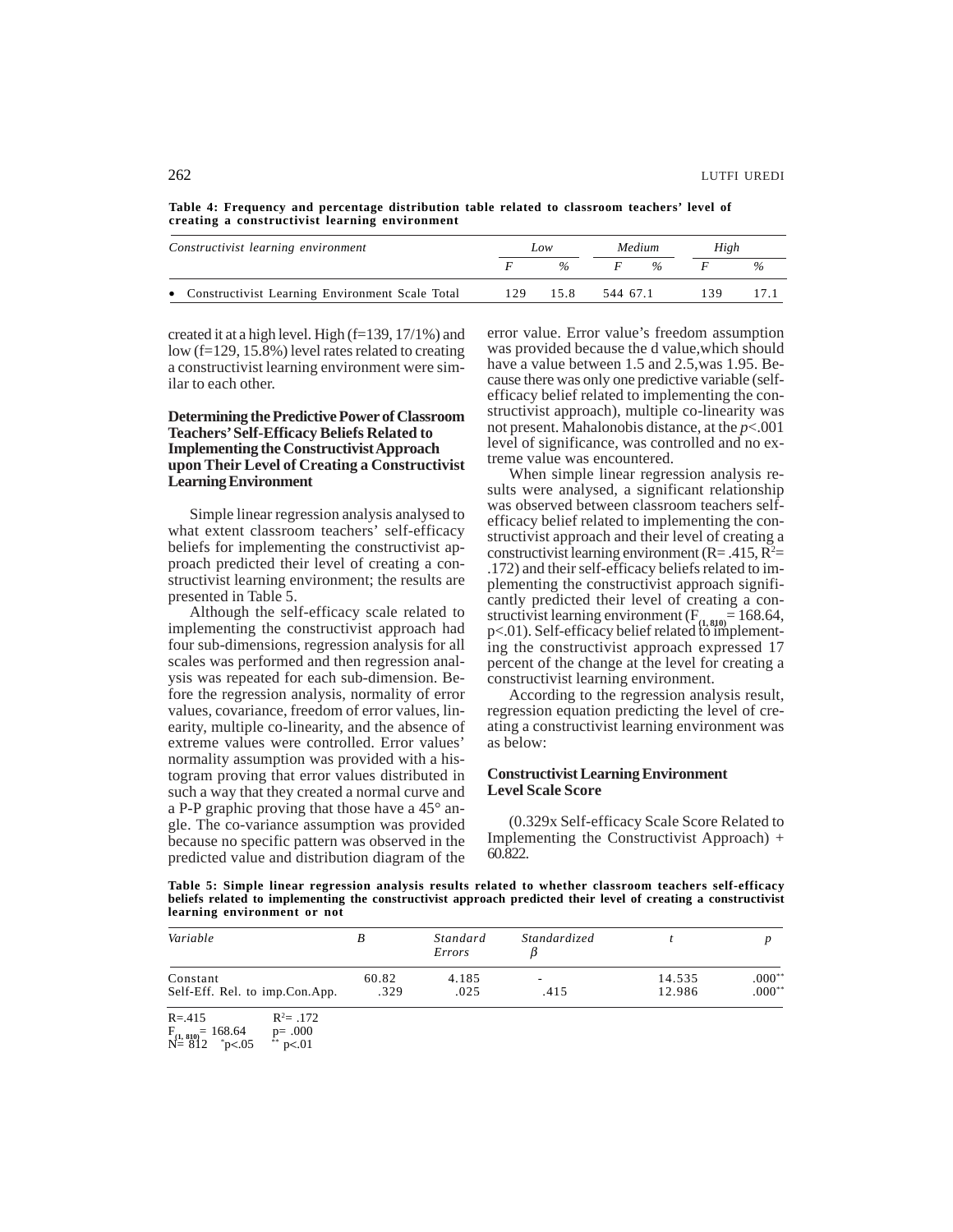#### **Determining the Predictive Power of Classroom Teachers' Self-efficacy Beliefs Related to Implementing the Constructivist Approach upon Their Level of Creating a Constructivist Learning Environment**

Multiple linear regression analysis was performed related to what extent sub-dimensions (self-efficacy related to lesson planning based upon the constructivist approach, self-efficacy related to teaching-learning process, self-efficacy related to creating a learning environment, and self-efficacy related to evaluation-assessment process) of the scale for classroom teachers' self-efficacy beliefs for implementing the constructivist approach predicted their level of creating a constructivist learning environment; the results are presented in Table 6.

Multiple regression analysis was performed to reveal to what extent dependent variables, such as self-efficacy, related to lesson planning based upon the constructivist approach, self-efficacy related to teaching-learning related to the constructivist approach, self-efficacy related to creating a learning environment in the constructivist approach, and self-efficacy related to measurement-assessment processes in the constructivist approach predicted classroom teachers' level of creating a constructivist learning environment. From the performed multiple regression analysis, a significant relationship was found between self-efficacy related to lesson planning based upon the constructivist approach, selfefficacy related to teaching-learning process, self-efficacy related to creating a learning environment,and self-efficacy related to evaluation-assessment processes and their level of creating a constructivist learning environment (R=

.420,  $R^2 = .176$ ) $(F_{(4, 807)} = 42.95, p < .01)$ . These aforementioned independent variables expressed 17 percent of the change at the level of creating a constructivist learning environment. According to standardized regression coefficients, the relative importance of predictive variables upon the level of creating a constructivist learning environment was self-efficacy related to creating a learning environment (b= .201), self-efficacy related to lesson planning based upon the constructivist approach (b= .152), self-efficacy related to evaluation-assessment process (b= .100), and self-efficacy related to teaching-learning processes (b= .012). When the significance tests of regression coefficients were considered, self-efficacy related to lesson planning based upon the constructivist approach  $(p<0.01)$ , self-efficacy related to evaluation-assessment process (p<.05) variables significantly predicted the level of creating a constructivist learning environment. When the relationships between predictive independent variables and level of creating a constructivist learning environment were analysed, correlation was observed in self-efficacy related to lesson planning based upon the constructivist approach and  $(r=0.362)$ , [when the effect of other predictive variables was controlled (r= 0.103)], self-efficacy related to teaching-learning process and  $(r=0.365)$ , [when the effect of other predictive variables was controlled  $(r= 0.006)$ ], self-efficacy related to creating a learning environment and  $(r=0.394)$ , [when the effect of other predictive variables was controlled  $(r= 0.108)$ ], and self-efficacy related to evaluation-assessment processes (r=0.369). According to the regression analysis results, the regression equation predicting the level of creating a constructivist learning environment was as below:

*Variables B Standard Standardized t p Binaryr Partialr*  $errors_{R}$  β  $Constant$   $60.821$   $4.264$   $14.264$   $.000**$   $-$ Lesson Plan. .575 .196 .152 2.935 .003\*\* .362 .103 183 .855 .006 .012 .183 .855 .006 .012 .183 .855 .006 .012 .183 .55 .006 .012<br>Creat. Lear. Env. .532.228 .173.126 .201.100 3.0791.808 .002\*\*.041\* .394.369 .108.064 Creat. Lear. Env. .532.228 .173.126 .201.100 Eva.-Ass. Proc. R= ,420  $R^2$ = ,176<br>F<sub>(4,897</sub> = 42,95 p= .000  $R^2 = 176$  $F_{(4, 807)} = 42,95$  $N = 812$   $p < .05$  $*$  p $< 01$ 

**Table 6: Multiple linear regression analysis results related to whether classroom teachers self-efficacy beliefs related to implementing the constructivist approach predicted their level of creating a constructivist learning environment**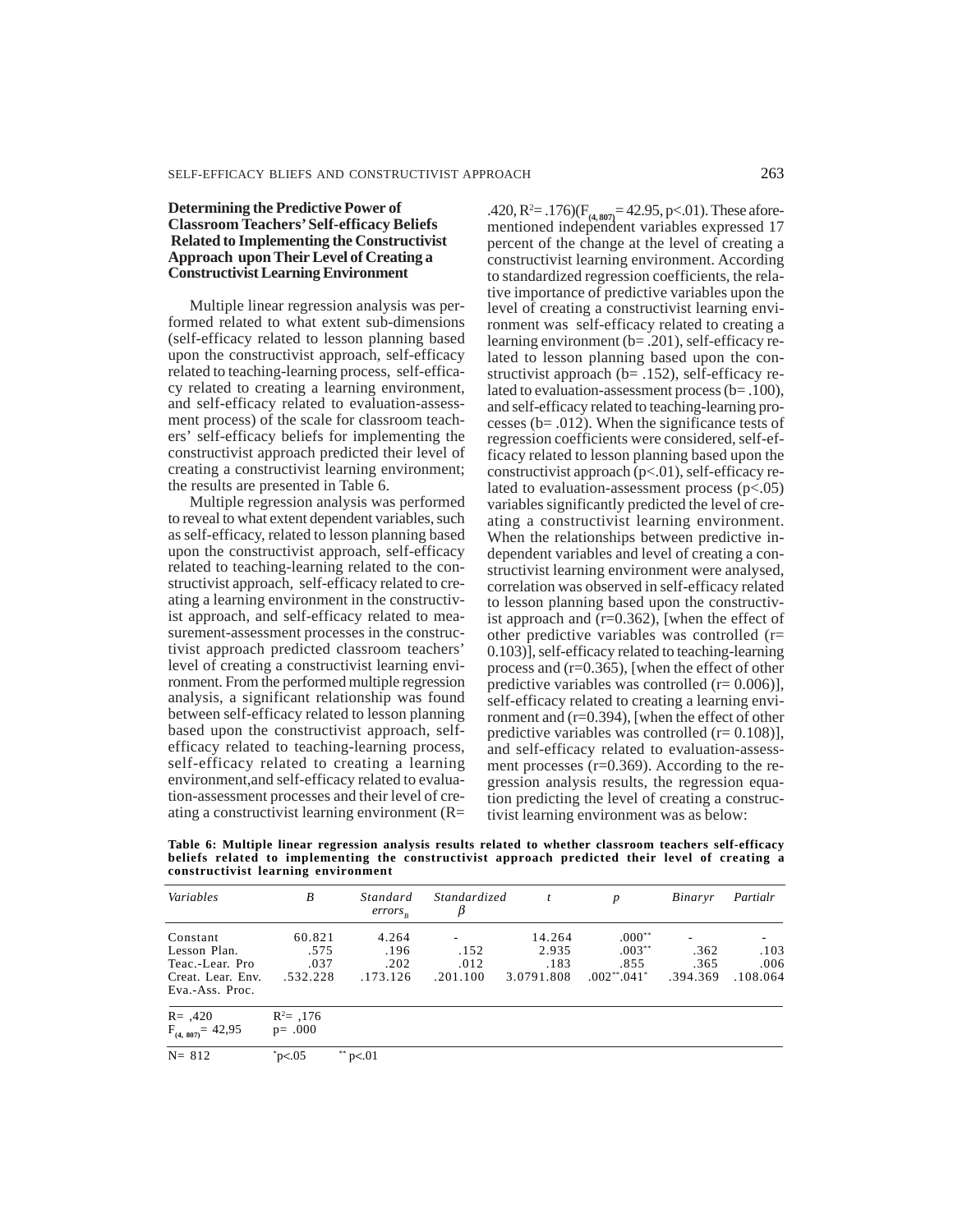(0.575 x self-efficacy related to lesson planning scale score)  $+ (0.037 \times \text{self-efficacy related})$ to teaching-learning process scale score)  $+ (0.532)$ x self-efficacy related to creating a learning environment scale  $score$ ) + (0.228 x self-efficacy related to evaluation-assessment process scale  $score) + 60.821.$ 

#### **DISCUSSION**

As result of the research, it was determined that classroom teachers' self-efficacy belief related to implementing the constructivist approach was high; self-efficacy is a concept related to the learners' trust of their cognitive abilities to achieve an academic duty (Pintrich and De Groot 1990: 35). Accordingly, this feeling of trust directly affects the success and effort and efficiency selections of learners. In several researches carried out abroad, self-efficacy belief was the significant predictor of academic success (Andrew and Wialle 1998; Stevens et al. 2004; Zajacova et al. 2005). In their researches, Leung and Chan (1998) and Pintrich and De Groot (1990) determined that males had higher levels of self-efficacy than females. On the other hand, in their studies, Evrekli et al. (2010), Kasapoglu and Duban (2012) and Çayak (2014) specified that pre-service teachers had higher levels of self-efficacy related to implementing the constructivist approach. In parallel with the study results, in this research the researchers determined that classroom teachers had high levels of self-efficacy related to implementing the constructivist approach.

Adapting the constructivist approach during the process of training teachers can be an important factor for their having a medium level of creating a constructivist learning environment and their self-efficacy beliefs related to implementing the constructivist approach. In a research carried out by Howard et al. (2000) upon pre-service teachers, the implementations based upon the constructivist approach caused a change from objectivist epistemology towards constructivist epistemology. In their research, Kim et al. (1998) found that a teaching process based upon constructivism had a positive effect upon the pre-service teachers' planning teaching strategies based upon constructivism.

According to the research results, there was a significant relationship between classroom teachers' self-efficacy beliefs related to implementing the constructivist approach and their level of creating a constructivist learning environment; their self-efficacy belief related to implementing the constructivist approach predicted their level of creating a constructivist learning environment. Classroom teachers' self-efficacy belief related to implementing the constructivist approach explained 17 percent of the change at the level of creating a constructivist learning environment. According to another result revealed in the research, all self-efficacy scale sub-dimensions related to implementing the constructivist approach had a significant relationship with the level of creating a constructivist learning environment. These results of the research showed parallelism with the studies carried out abroad. In a study carried out by Chye et al. (1997) upon university students, there was a high relationship between self-regulation strategy use and self-efficacy and academic success. Similarly, in their study carried out upon elementary education  $7<sup>th</sup>$  grade students, Pintrich and De Groot (1990) reported that self-regulation, self-efficacy, and exam anxiety were important variables that predicted student performance. Young and Vrongistinos (2002) determined in their study upon pre-service teachers that in highly successful pre-service teachers, inner purpose tendency, value given for the duty, self-efficacy belief, interpretation, and level of using metacognition strategy were higher rather than the pre-service teachers with low levels of success. Similarly, in their study upon nursing students, Andrew and Wialle (1998) reported significant relationships between academic self-efficacy in nursing, self-efficacy in science, value given to the duty, self-efficacy for learning and performance, critical thinking, and organizing the metacognition and academic performance.

The scale for self-efficacy beliefs for implementing the constructivist approach significantly predicted classroom teachers' self-efficacy related to lesson planning based upon the constructivist approach, self-efficacy related to teachinglearning process, self-efficacy related to creating a learning environment, and self-efficacy related to evaluation-assessment processes. Guskey (1988) concluded that teachers with high levels of self-efficacy belief were open to implement innovations in education. In their research, Ghaith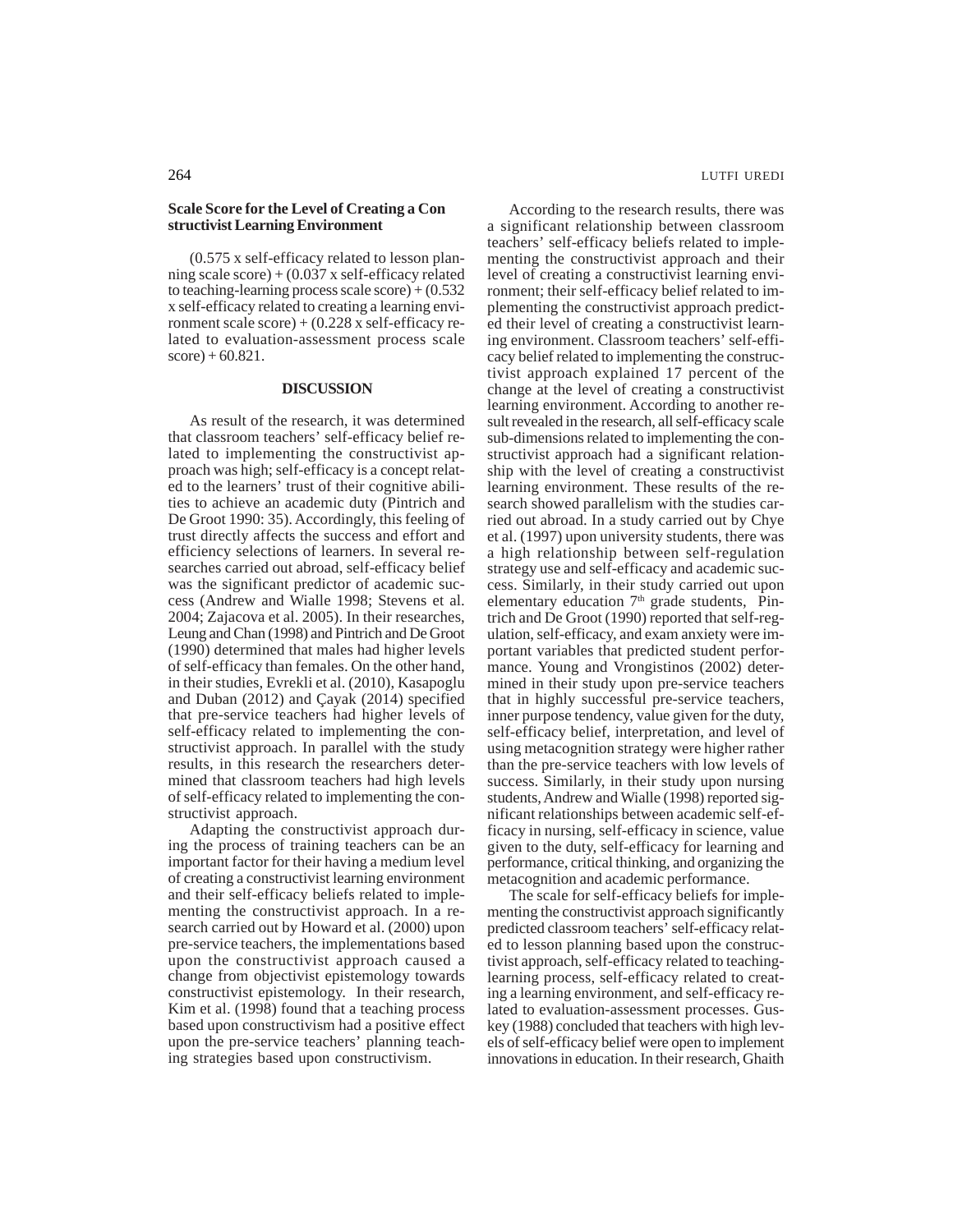and Yaghi (1997) found that teachers with high levels of self-efficacy belief were open to implement innovations in education. On innovation, Tschannen-Moran and Woolfolk-Hoy (2001) emphasized in their study that self-efficacy levels of teachers related to an innovation depended upon their observing the efficiency of the actualized innovation. In their research, Charambous et al. (2004) specified that the teachers with high levels of self-efficacy belief had less anxiety related to reforms and they criticized the reforms less. In his study, Wheatley (2005) analysed whether teacher self-efficacy supported democratic education (constructivist approach) or not and suggested that self-efficacy should depend upon interpretation rather than the numbers. According to Wheatley (2005), there are several factors, such as reaction of parents, student motivation, and student success,that affect the belief of teachers related to implementing a new curriculum or method (p.757).

This research was limited with determining the prediction of classroom teachers' self-efficacy beliefs related to implementing the constructivist approach upon their level of creating a constructivist learning environment. The research is limited with classroom teachers' self-efficacy perceptions rather than real self-efficacy beliefs that could more accurately predict the behaviour. In order to generalize the research results, it can be repeated with teachers carrying on duties in different branches or in a larger sample. Finally, according to Wheatley (2005), several teachers reveal themselves as trusting themselves more than they actually feel (p.764). For that reason, the results of the research should be interpreted carefully.

#### **CONCLUSION**

One of the findings of this study is that classroom teachers' self-efficacy belief related to implementing the constructivist approach was high. It was also determined that classroom teachers had high levels of self-efficacy related to implementing the constructivist approach.

Therefore, adapting the constructivist approach during the process of training teachers can be an important factor for their having a medium level of creating a constructivist learning environment and their self-efficacy beliefs related to implementing the constructivist approach. Another result showed that there was a significant relationship between classroom teachers' self-efficacy beliefs related to implementing the constructivist approach and their level of creating a constructivist learning environment. It was determined that their self-efficacy belief related to implementing the constructivist approach predicted their level of creating a constructivist learning environment. Classroom teachers' self-efficacy belief related to implementing the constructivist approach explained 17 percent of the change at the level of creating a constructivist learning environment. According to another result revealed in the research, all self-efficacy scale sub-dimensions related to implementing the constructivist approach had a significant relationship with the level of creating a constructivist learning environment. The scale for self-efficacy beliefs for implementing the constructivist approach significantly predicted classroom teachers' self-efficacy related to lesson planning based upon the constructivist approach, self-efficacy related to teaching-learning process, self-efficacy related to creating a learning environment, and self-efficacy related to evaluation-assessment process.

#### **RECOMMENDATIONS**

For classroom teachers, it can be suggested to organize activities related to increasing their self-efficacy beliefs for implementing the constructivist approach, have practical in-service trainings related to creating a constructivist learning environment in their classrooms, and participate in the Ministry of National Education's organizing in-service trainings to implement constructivist approach. Furthermore, the self-efficacy beliefs of teachers related to creating a constructivist learning environment should be examined with a qualitative study.

#### **REFERENCES**

- Andrew S, Vialle W 1998. Nursing Students' Self-efficacy, Self-regulated Learning andAcademic Performance In Science Teaching. Paper presented at the Australian Association for Research in Education Conference.From <http://www.aare.edu.au/98pap/ abs98.html>(Retrieved on 9 March 2014).
- Atasay S, Akdeniz AR 2006. Yapilandirmaci ögrenme kuramina uygun gelistirilen çalisma yapraklarinin uyg ulama sürecinin degerlendirilmesi. *Milli Egitim Dergisi,* 170: 48-63.
- Aviram A 2000. Beyond constructivism: Autonomyoriented education. *Studies in Philosophy and Education,* 19: 465-489.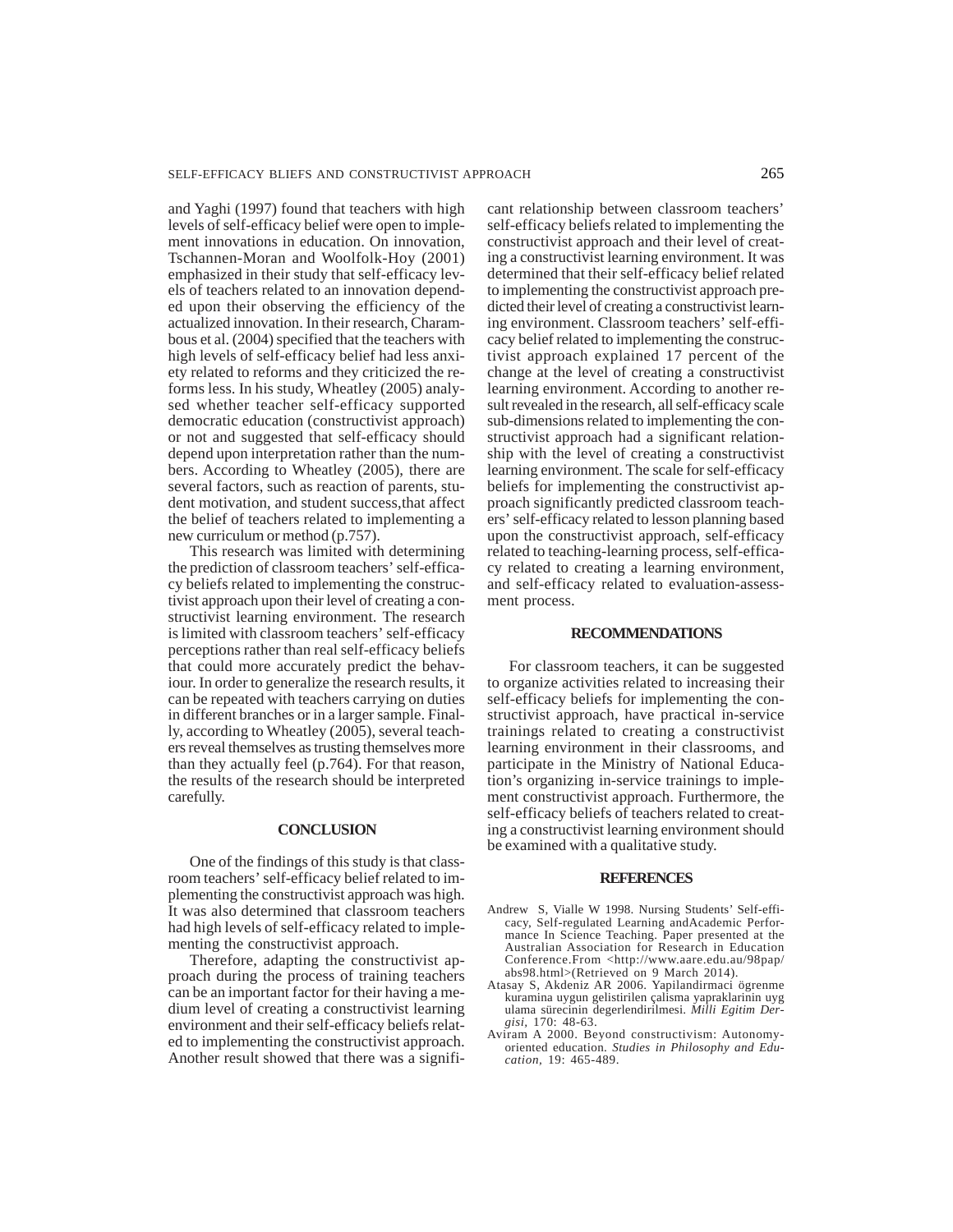- Bagci-Kiliç G 2001. Olusturmaci fen ögretimi. *Kuramve Uygulamada Egitim Bilimleri Dergisi,* 1(1): 7-22.
- Bandura A 1994. Self-efficacy. In: VS Ramachaudran (Ed.): *Encyclopedia of Human Behavior.* 4. New York: Academic Press, pp. 71-81.
- Bikmaz HF 2002.Fen ögretiminde öz-yeterlik inanci ölçegi. *Egitim Bilimlerive Uygulama*, 1(2):197-210.
- Brooks MG, Brooks JG 1999. The courage to be constructivist. *Educational Leadership*, 57(3): 18-25.
- Bukova-Güzel E 2007. Matematik ögretmen adaylarinin limit kavramini ögrenmelerinde yapilandirmaci ögrenme ortaminin etkisinin belirlenmesi. *Kuramve Uygulamada Egitim Bilimleri Dergisi,* 7(3): 1155- 1198.
- Butler D 2002. Individualizing instruction in self-regulated learning. *Theory into Practice,* 41(2): 81-92.
- Büyüköztürk S 2009. *Sosyal bilimler için veri analizi el kitabi.* Ankara: Pegem Akademi.
- Büyüköztürk S, Kiliç-Çakmak E, Akgün ÖE, Karadeniz S, Demirel F 2008. Bilimsel arastirma yöntemleri. Ankara: Pegem Yayincilik.
- Cha H,Yager RE 2003. Effectiveness of the Korean science teacher education programs concerning the teacher conceptions of constructivism and STS. *Journal of Korean Association for Research in Science Education,* 23(4): 341-359.
- Charambous C, Philippou G, Kyriakides L 2004. Towards a Unified Model on Teachers' Concerns and Efficacy Beliefs Related to a Mathematics Reform. *Proceedings of the 28th Conference on theInternational Group for the Psychology of Mathematics Education,* 2: 199-206.
- Chye S, Walker RA, Smith I 1997. Self- regulated Learning in Tertiary Students: The Role of Culture and Self- efficacy on Strategy Use and Academic Achievement. Annual Conference of the Australian Association for Research in Education*.*From <http:// www.aare.edu.au/97pap/chyes350.htm> (Retrieved on 15 March 2014).
- Crano WD, Brewer MB 2002. *Principles and Methods of Social Research*. New Jersey: Lawrence Erlbaum Associates Publishers.
- Çayak S 2014. Ilkokul ögretmenlerinin yapilandirmaci yaklasimi uygulamaya yönelik tutumlari ile özyeterlikleri arasindaki ilidki. *Mehmet Akif Ersoy Üniversitesi Egitim Fakültesi Dergisi* 31: 88-110.
- Çinar O, Teyfur E, Teyfur M 2006. Ilkögretim okulu ögretmen ve yöneticilerinin ya pilandirmaci egitim yaklasimi ve program hakkindaki görüþleri. *Inönü Üniversitesi Egitim Fakültesi Dergisi,* 7(11): 47-64.
- Evrekli E, Sasmaz-Ören F, Inel D 2010. Ögretmen Adaylarinin Yapilandirmaci Yaklasimi Uygulamaya Yönelik öz Yeterliliklerinin Cinsiyet, Bölüm ve Sinif Düzeyi Degiskenleri Açisindan Incelenmesi. *I. Uluslararasi Egitimde Yeni Yönelimler ve Yansimalari KonferAnsinda Sunulan Bildiri,* Antalya, Türkiye.
- Fer S, Cirik I 2006. Ögretmenlerde ve ögrencilerde, yapilandirmaci ögrenme ortami ölçeginin geçerlik ve güvenirlik çalismasi nedir? *Yeditepe Üniversitesi Egitim Fakültesi Dergisi, EDU 7,* 2(1): 1-26.
- Ghaith G, Yaghi M 1997. Relationships among experience, teacher efficacy and attitudes toward the implementation of instructional innovation. *Teaching and Teacher Education,* 13: 451-458.
- Guskey TR 1988. Teacher efficacy, self-concept and attitudes toward the implementation of instructional innovation. *Teaching and Teacher Education,*  $4(1): 63-69.$
- Gültepe MB, Yildirim O, Sinan O 2008. Solunum sistemi konusunun olusturmaci yaklasima dayali ögretiminin ögrenci basarisina etkisi. *Ilkögretim-Online*, 7(2): 522-536.
- Hackmann DG 2004. Constructivism and block scheduling: Making the connection.*Phi Delta Kappan*, 85: 697-703.
- Harland T 2003.Vygotsky's zone of proximal development and problem based learning: Linking a theoretical concept with practice through action research. *Teaching in Higher Education,* 8(2): 263-272.
- Howard BC, McGee S, Schwartz N, Purcell S 2000. The experience of constructivism: Transforming teacher epistemology. *Journal of Research on Computing in Education,* 32(4): 455-465.
- Karasar N 1998. *Bilimsel Ara*s*tirma Yöntemi*. Ankara: Nobel Yayin Dagitim.
- Kasapoglu K, Duban N2012. Sinif ögretmeni adaylarinin yapilandirmaci yaklasimi uygulamaya yönelik özyeterlik inançlarini yordayan bir faktör olarak yapilandirmaci yaklasima yönelik tutumlari (Afyonkarahisar Ili Örnegi). *Mersin Üniversitesi Egitim Fakültesi Dergisi,* 8(2): 85-96.
- Kim MK, Sharp JM, Thompson AD 1998.Effects of integrating problem solving, interactive multimedia and constructivism in teacher education. *Journal of Educational Computing Research,* 19(1): 83-108.
- Koç C 2013. Sinif ögretmenlerinin özyeterlik algi lari ve yapilandirmaci ögrenme ortami oluþturma beceri lerinin incelenmesi. *Hacettepe Üniversitesi Egitim Fakültesi Dergisi,* Özel Sayi (1): 240-255.
- Leung M, Chan K 1998. Gender and Elective Differences in the Motivated Strategies for Learning of Pre-service Teacher Education in Hong Kong. From <http://www.aare.edu.au/98pap/leu98366.htm> (Retrieved on 27 March 2014).
- Loyens SMM, Rikers RMJP, Schmidt HG 2007. Students' conceptions of distinct constructivist assumptions. *European Journal of Psychology of Education,* 12: 179-199.
- Maypole J, Davies TG 2001. Student's perceptions of constructivist learning in a community college American history II survey course. *Community College Review,* 29(2): 54-79.
- Pajares F 1996. Self-efficacy beliefs in achievement settings. *Review of Educational Research,* 66: 543- 578.
- Pintrich PR, De Groot E 1990. Motivational and self regulated learning components of classroom academic performance. *Journal of Educational Psychology,* 82(1): 33-40.
- Richardson V 1997. Constructivist teaching and teacher education. *Theory and Practice,* 3-14.
- Rikers RMJP, Tamara Van Gog TV, Paas F 2008. The effects of constructivist learning environments: A commentary. *Instructional Science,* 36: 463–467.
- Schunk DH 1990. Goal setting and self-efficacy during self-regulated learning. *Educational Psychologist,*  $25(1)$ : 71-86.
- Senemoglu N 1997. *Gelisim ögrenme ve ögretim: Kuramdan uygulamaya.* Ankara: Ertem Matbaacilik.